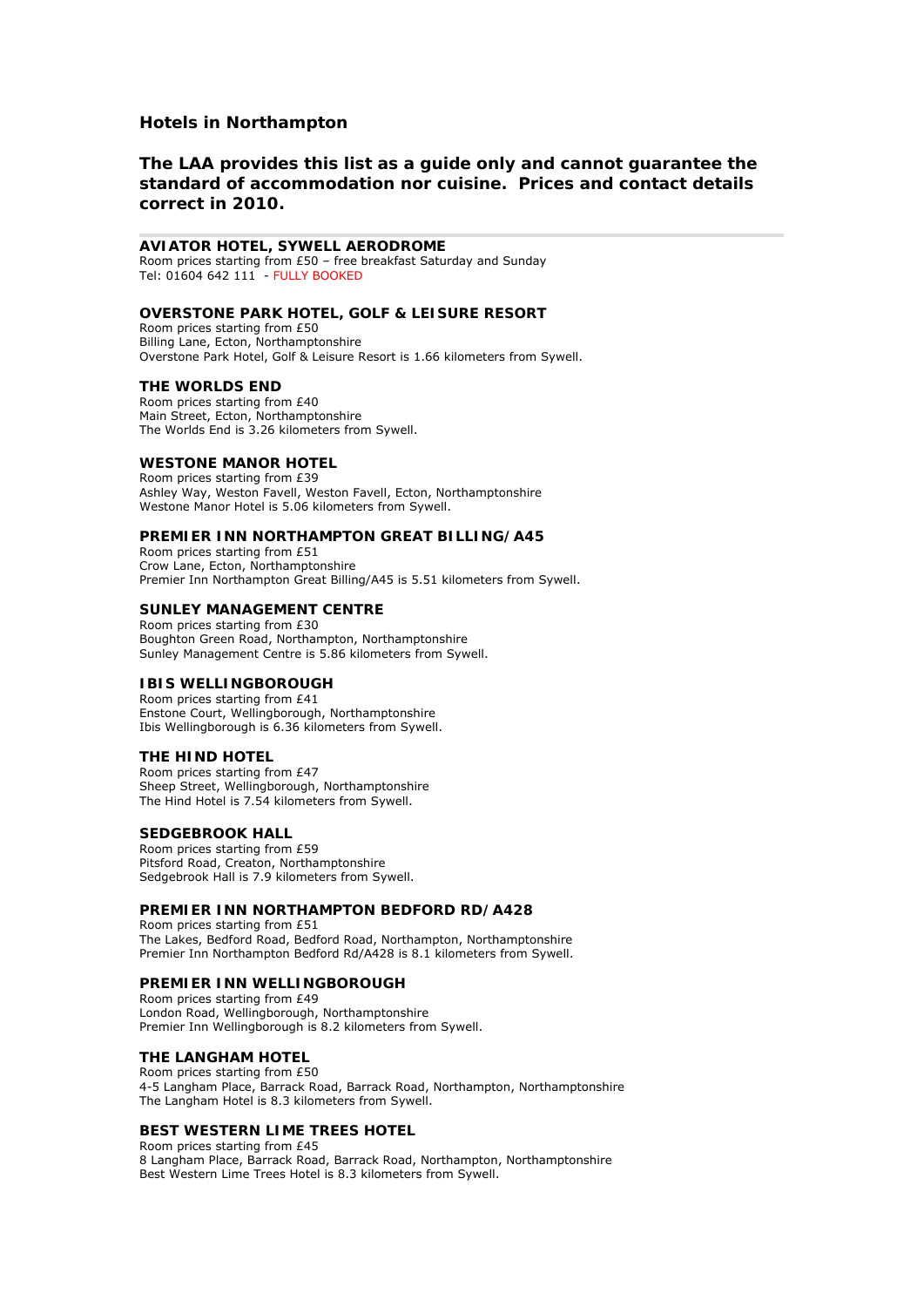## **[HOLIDAY INN NORTHAMPTON](http://www.starstay.com/ahotels/showhotel.asp?hotel_id=113692)**

Room prices starting from £42 Bedford Rd, Northampton, Northamptonshire Holiday Inn Northampton is 8.32 kilometers from Sywell.

## **[THE FALCON HOTEL](http://www.starstay.com/ahotels/showhotel.asp?hotel_id=114152)**

Room prices starting from £29 Castle Ashby, Ecton, Northamptonshire The Falcon Hotel is 8.78 kilometers from Sywell.

# **[PARK INN NORTHAMPTON](http://www.starstay.com/ahotels/showhotel.asp?hotel_id=114306)**

Room prices starting from £41 Silver Street, Northampton, Northamptonshire Park Inn Northampton is 8.98 kilometers from Sywell.

## **[NORTHAMPTON MARRIOTT HOTEL](http://www.starstay.com/ahotels/showhotel.asp?hotel_id=36879)**

Room prices starting from £53 Eagle Drive, Northampton, Northamptonshire Northampton Marriott Hotel is 9.33 kilometers from Sywell.

#### **[IBIS HOTEL NORTHAMPTON CENTRE](http://www.starstay.com/ahotels/showhotel.asp?hotel_id=44215)**

Room prices starting from £44 Marefair, Northampton, Northamptonshire Ibis Hotel Northampton Centre is 9.33 kilometers from Sywell.

## **[KETTERING PARK - A SHIRE HOTEL & SPA](http://www.starstay.com/ahotels/showhotel.asp?hotel_id=36469)**

Room prices starting from £97 Kettering Parkway, Kettering, Northamptonshire Kettering Park - A Shire Hotel & Spa is 10.71 kilometers from Sywell.

## **[PREMIER INN NORTHAMPTON SOUTH \(WOOTTON\)](http://www.starstay.com/ahotels/showhotel.asp?hotel_id=178326)**

Room prices starting from £51 Newport Pagnell Road West, Northampton, Northamptonshire Premier Inn Northampton South (Wootton) is 10.98 kilometers from Sywell.

#### **[HIGHGATE HOUSE](http://www.starstay.com/ahotels/showhotel.asp?hotel_id=228111)**

Room prices starting from £53 Creaton, Creaton, Northamptonshire Highgate House is 11.46 kilometers from Sywell. [\[check availability and book online\]](http://www.starstay.com/ahotels/showhotel.asp?hotel_id=228111)

#### **[THE COMFORT HOTEL ROYAL](http://www.starstay.com/ahotels/showhotel.asp?hotel_id=218698)**

Room prices starting from £30 Market Place, Kettering, Northamptonshire The Comfort Hotel Royal is 12.54 kilometers from Sywell.

### **[HILTON NORTHAMPTON HOTEL](http://www.starstay.com/ahotels/showhotel.asp?hotel_id=45733)**

Room prices starting from £60 100 Watering Lane, Collingtree, Collingtree, Northampton, Northamptonshire Hilton Northampton Hotel is 13.28 kilometers from Sywell.

#### **[PREMIER INN KETTERING](http://www.starstay.com/ahotels/showhotel.asp?hotel_id=178276)**

Room prices starting from £51 Rothwell Road, Kettering, Northamptonshire Premier Inn Kettering is 13.37 kilometers from Sywell.

#### **[PREMIER INN NORTHAMPTON WEST \(HARPOLE\)](http://www.starstay.com/ahotels/showhotel.asp?hotel_id=178313)**

Room prices starting from £49 Harpole Turn, Flore, Northamptonshire Premier Inn Northampton West (Harpole) is 13.96 kilometers from Sywell.

## **[THE RED LION HOTEL](http://www.starstay.com/ahotels/showhotel.asp?hotel_id=37461)**

Room prices starting from £30 23 Market Hill Rothwell, Rothwell, Northamptonshire The Red Lion Hotel is 14.3 kilometers from Sywell.

#### **[THE BLUE BELL](http://www.starstay.com/ahotels/showhotel.asp?hotel_id=37850)**

Room prices starting from £30 Bell Hill, Rothwell, Northamptonshire The Blue Bell is 14.3 kilometers from Sywell.